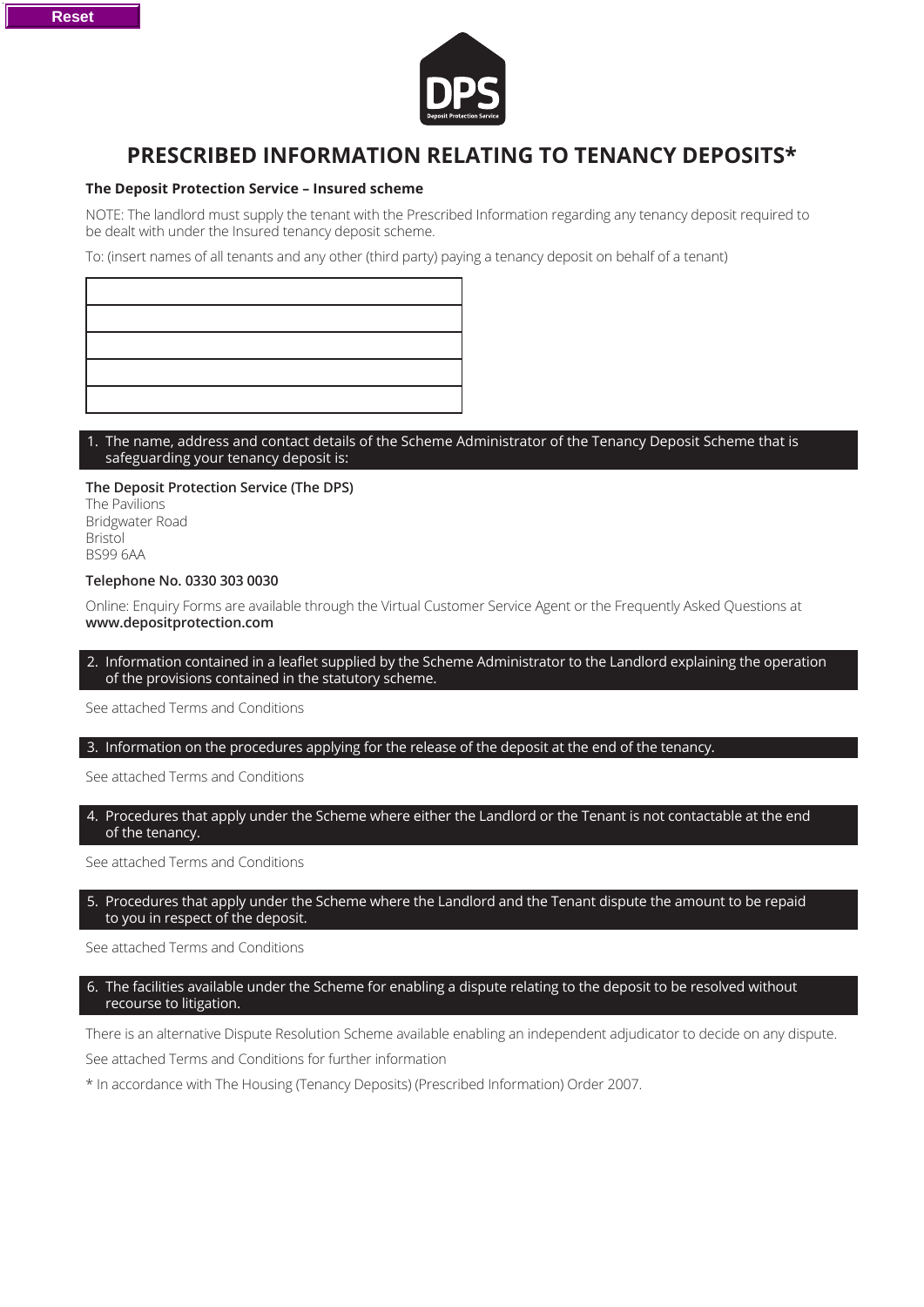# 7. Tenancy specific information

*(a) Amount of deposit paid. (insert amount of deposit paid; in the case of a joint tenancy it should be the total amount paid)* 



*(b) Address of property to which the tenancy relates. (insert address of property including post code)*

*(c) Name, address and details of landlord(s)* 

| Name:                                                                             |  |
|-----------------------------------------------------------------------------------|--|
| Address<br>(including postcode):                                                  |  |
| Telephone:                                                                        |  |
| Email:                                                                            |  |
| Fax:                                                                              |  |
| Contact address<br>to be used by<br>The Landlord<br>at the end of<br>the tenancy: |  |

*(d) Name, address and contact details of the Tenant(s) (in the case of joint tenants insert this information for all tenants).*

| $(1)$ Name:                                                                       |  |
|-----------------------------------------------------------------------------------|--|
| Address<br>(including postcode):                                                  |  |
| Telephone:                                                                        |  |
| Email:                                                                            |  |
| Fax:                                                                              |  |
| Contact address<br>to be used by<br>The Landlord<br>at the end of<br>the tenancy: |  |

| (2) Name:                                                                         |  |
|-----------------------------------------------------------------------------------|--|
| Address<br>(including postcode):                                                  |  |
| Telephone:                                                                        |  |
| Email:                                                                            |  |
| Fax:                                                                              |  |
| Contact address<br>to be used by<br>The Landlord<br>at the end of<br>the tenancy: |  |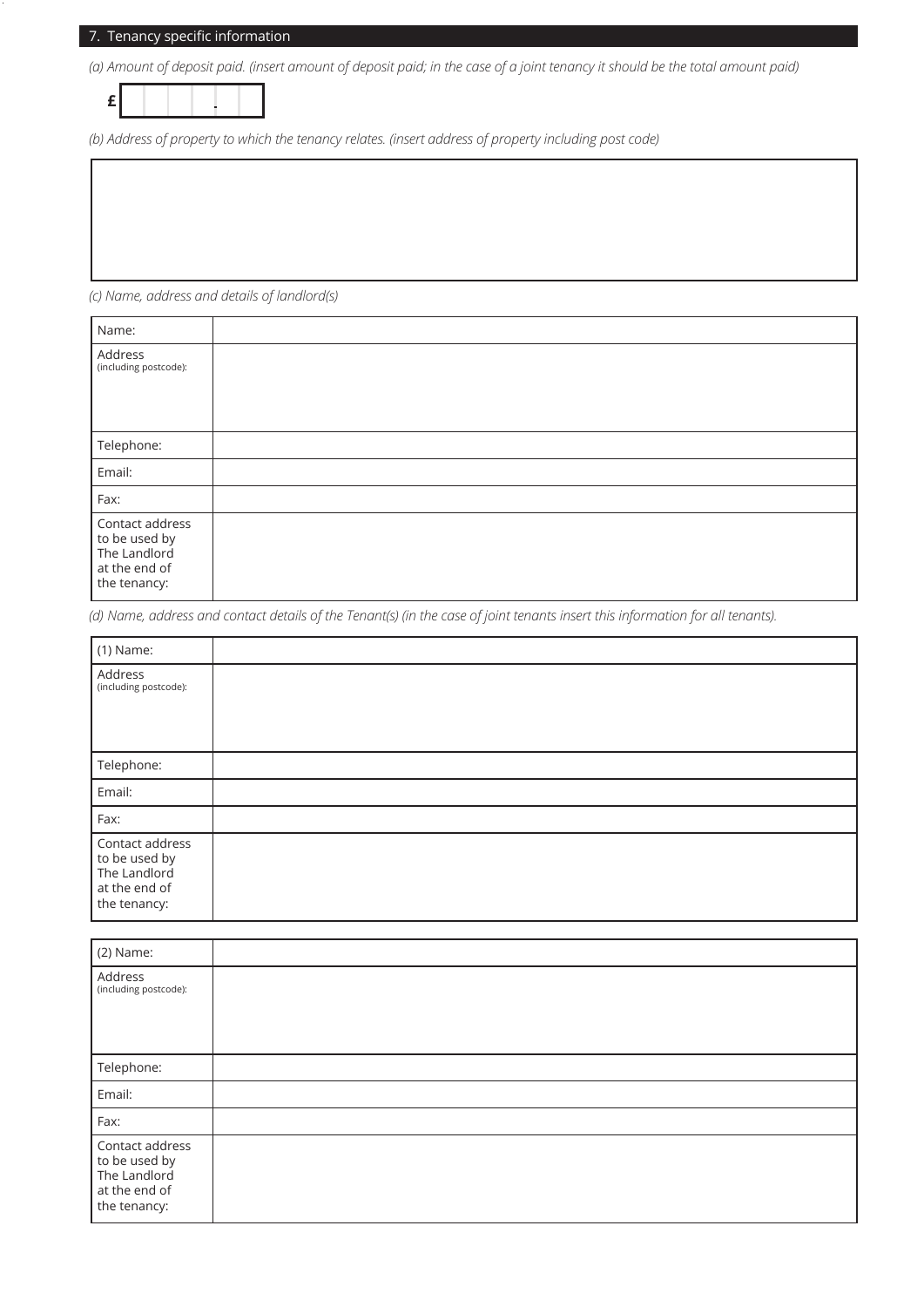| (3) Name:                                                                         |  |
|-----------------------------------------------------------------------------------|--|
| Address<br>(including postcode):                                                  |  |
| Telephone:                                                                        |  |
| Email:                                                                            |  |
| Fax:                                                                              |  |
| Contact address<br>to be used by<br>The Landlord<br>at the end of<br>the tenancy: |  |

| (4) Name:                                                                         |  |
|-----------------------------------------------------------------------------------|--|
| Address<br>(including postcode):                                                  |  |
| Telephone:                                                                        |  |
| Email:                                                                            |  |
| Fax:                                                                              |  |
| Contact address<br>to be used by<br>The Landlord<br>at the end of<br>the tenancy: |  |

| (5) Name:                                                                         |  |
|-----------------------------------------------------------------------------------|--|
| Address<br>(including postcode):                                                  |  |
| Telephone:                                                                        |  |
| Email:                                                                            |  |
| Fax:                                                                              |  |
| Contact address<br>to be used by<br>The Landlord<br>at the end of<br>the tenancy: |  |

Note: please see Note 3 below regarding the tenant's or lead tenant's responsibility to register their contact address with The DPS and to ensure that their address is updated at the end of the tenancy.

*(e) Name of Third Party making the payment:* 

| Name:                            |  |
|----------------------------------|--|
| Address<br>(including postcode): |  |
| Telephone:                       |  |
| Email:                           |  |
| Fax:                             |  |

Note: If there are additional third parties, please attach a continuation sheet with the same information for the further third parties.